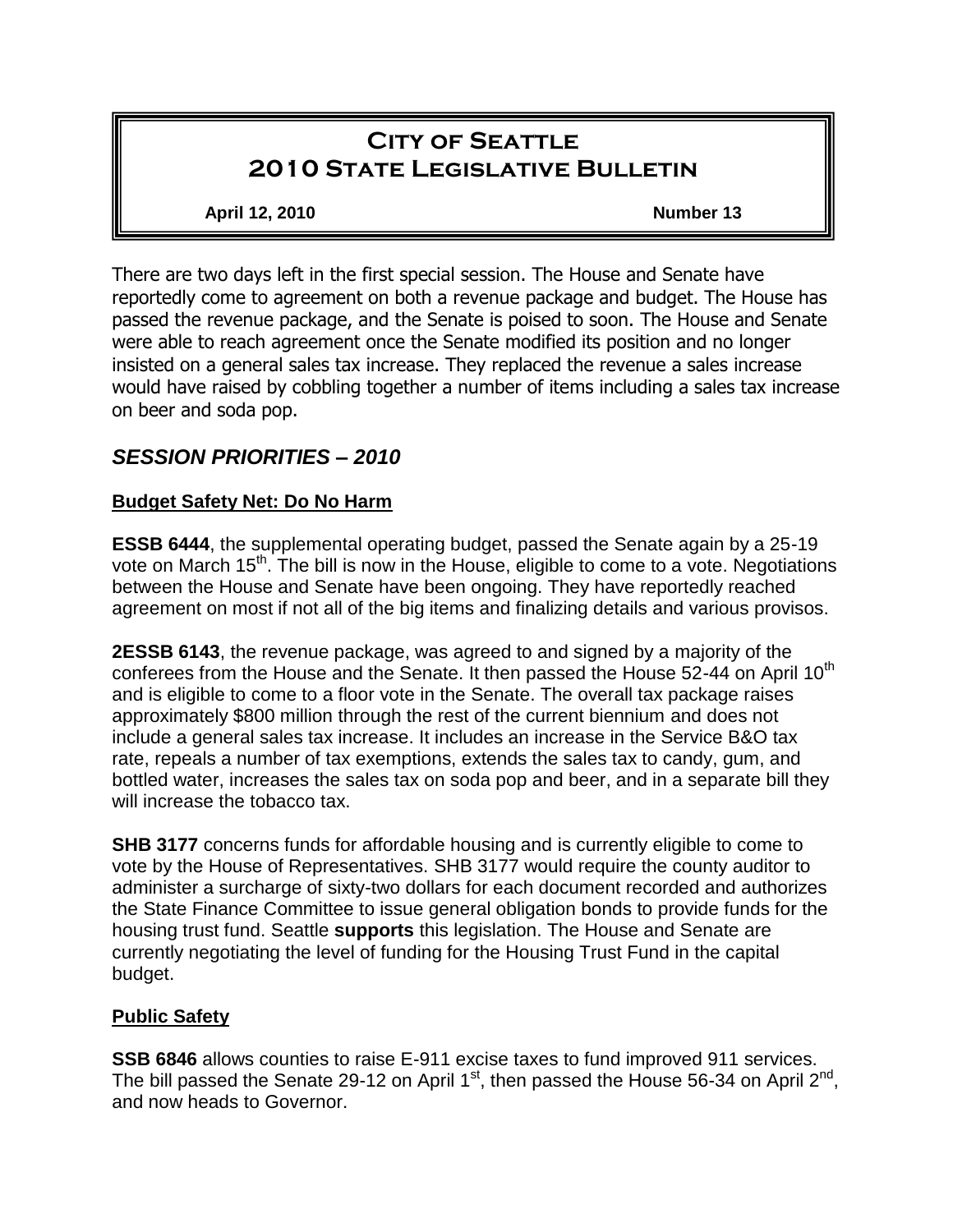#### **Water Stewardship**

**HB 3181** and **SB 6851** would provide state funding for local stormwater clean up, primarily through a competitive grant program. It would increase the Hazardous Substance Tax – the existing funding source for the state and local toxics accounts (MTCA). Although neither bill passed it respective chamber during the regular session, the proposal is on the list for consideration for the special session; it is both a generator of revenue and will lead to the creation of jobs when implemented. However, the outcome of a vote in either chamber is still uncertain.

A striking amendment to **HB 3181** has been crafted by legislative proponents. It includes a .85 % increase (about \$100 million a year). A number of additional amendments are being discussed, some which would provide tax credits in certain circumstances and others which would place more requirements on local governments in order to receive the funding. **SB 6851** currently includes a .5% increase – 85% to a new storm water account for local storm water clean-up and 15% to the motor vehicle account for WSDOT storm water projects. Seattle **supports** this legislation.

# *ONGOING PRIORITIES*

# **Economic Development**

**SSB 6889** concerns the governance and financing of the Washington State Convention and Trade Center. It passed the Senate 39-1 (9 excused) on March  $20<sup>th</sup>$ . The House then amended the bill and passed it on March  $22^{nd}$  by a vote of 91-6, and the Senate concurred in the House amendments. The bill now heads to Gov. Gregoire. SSB 6889 allows an additional public facility district (PFD) to be created in King County for the purpose of acquiring and operating the Center once it is transferred from the public nonprofit that currently operates it. The new PFD would be governed by a nine person board, three of them appointed by the city of Seattle, three by King County, and three by the Governor. The PFD may impose a 2 percent lodging tax in Seattle that credits against the state sales tax rate. This bill is part of a settlement of a lawsuit against the state brought by Seattle hotels. Proponents of the bill testified that it will put the Center in a good position for future expansion. The House amendments change some of the provisions related to fund transfers between the convention center account and the proposed new PFD.

# **Energy**

**EHB 2561,** the Jobs Act, would place on the ballot a referendum to authorize the issuance of \$505 million in general obligation bonds to create jobs by funding capital improvement projects at schools that will result in energy savings. If approved by voters, it would make permanent the temporary sales tax on bottled water and use that revenue source to help pay the bonds. The bill had a public hearing and passed out of the Senate Ways and Means Committee on April 11<sup>th</sup>.